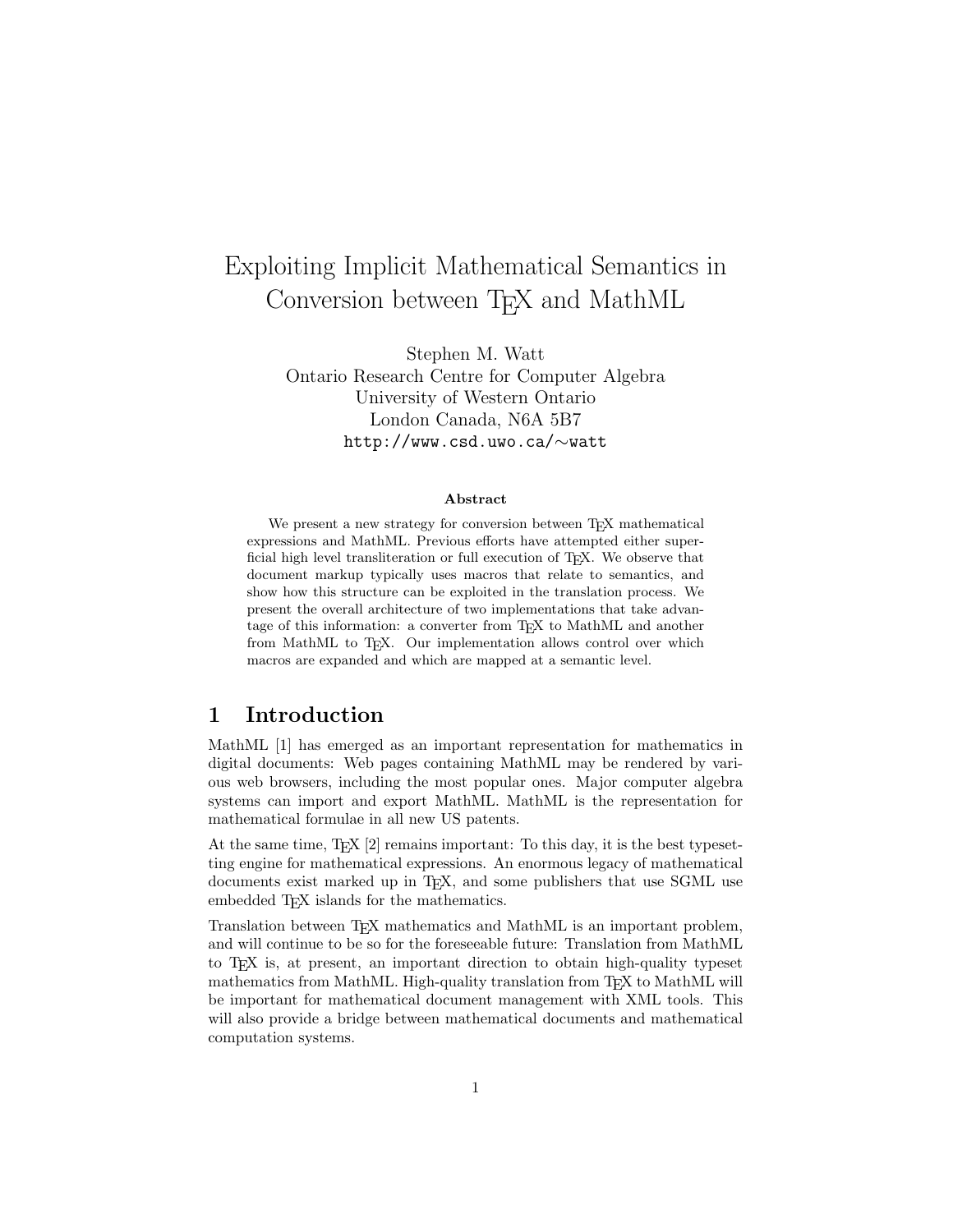Currently, mathematicians are well versed in composing papers in T<sub>E</sub>X, and it will be some time before tools are widespread for easy document preparation in XML with MathML. Conversion of TEX to MathML is necessary for the treatment of legacy documents and legacy authors in an XML environment.

This paper explores an approach to TEX/MathML conversion that can produce high level markup as output. We observe that important semantic concepts are often present in the source markup in the form of macro applications. Our approach is unique in retaining this implicit semantic information as the documents are translated. The translator output may be used immediately by applications, or can be adopted as "replacement source" for on-going work.

The principal contributions of this work are:

- A new approach to T<sub>EX</sub>/MathML translation that conserves and exploits implicit semantics.
- An architecture that allows new representations of semantic information to be associated with existing documents (e.g. association of OpenMath definitions to existing LAT<sub>EX</sub> documents).
- Useful converters from TEX math to MathML and MathML to TEX, and an examination of issues that arise in their implementation.

The remainder of this paper is organized as follows: In Section 2 we describe previous approaches to the conversion between TEX and MathML. Section 3 shows how implicit semantics are conveyed by the use of macros. Section 4 discusses how these implicit semantics can be used for high level mappings in TEX/MathML conversion. Section 5 gives an example of a such a mapping and Section 6 outlines our mapping file format. Building on this, Section 7 describes aspects of our implementation of T<sub>E</sub>X to MathML conversion, and Section 8 describes aspects of our translation from MathML to T<sub>E</sub>X. Finally, we present our conclusions in Section 9.

### 2 Other Approaches to Conversion

Previous efforts have concentrated on the uni-directional conversion of TEX to MathML. For this, the simplest, naïve approach is to use an editing script, e.g. in sed or Perl, to transliterate known TFX commands to MathML. This may be sufficient for simple applications, but quickly runs into a number of problems:

- T<sub>EX</sub> macros may be defined by packages that are selected by the document
- TEX macros may be defined within the document
- T<sub>EX</sub> includes a full-fledged programming language that can be used to make decisions dynamically about what text should appear and how.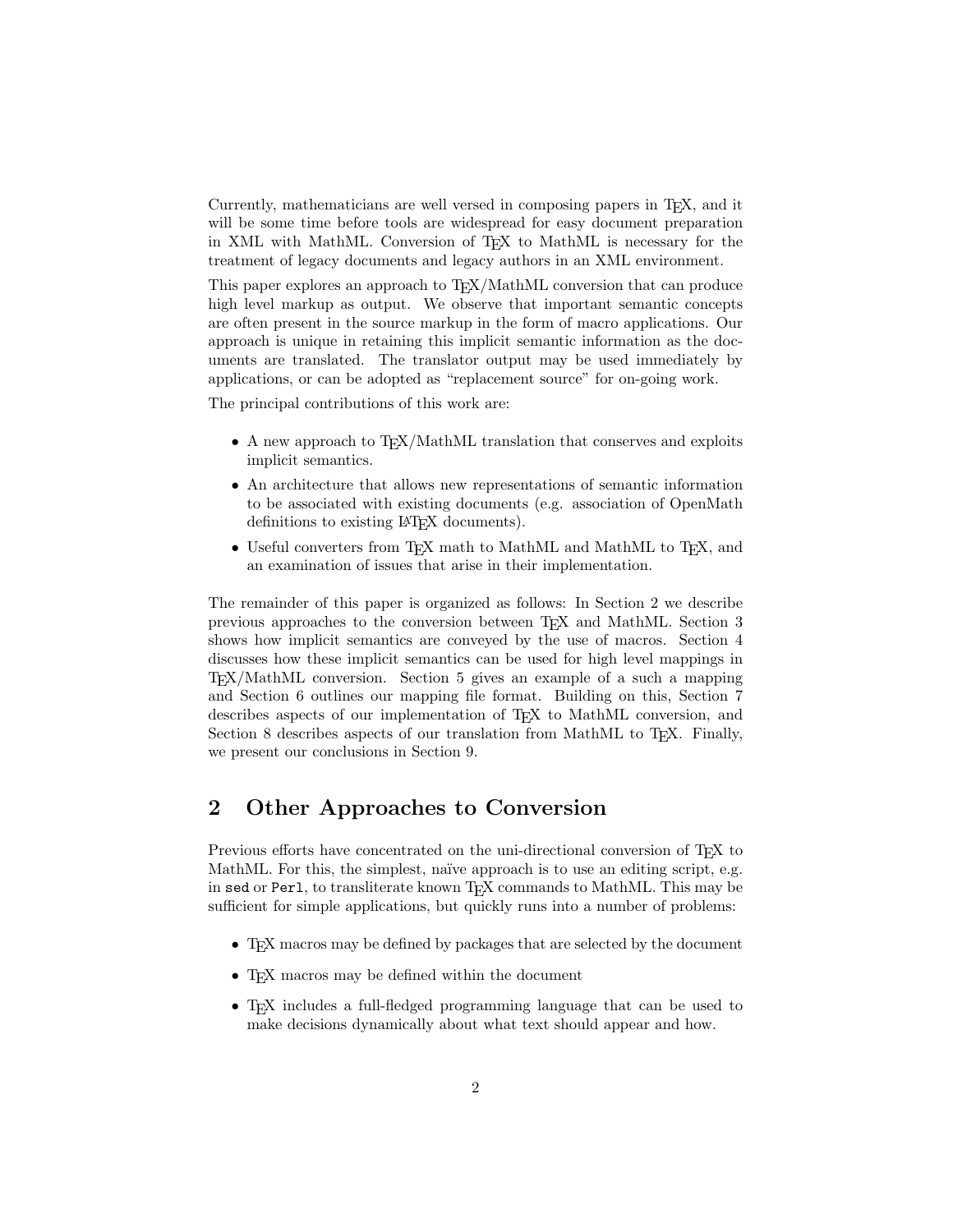

Figure 1: T<sub>E</sub>X macro expansion, followed by conversion

Typical TEX documents make frequent use of package-defined or user-defined macros, so any serious TEX mathematics to MathML converter must handle TEX macros.

The next most obvious approach to T<sub>EX</sub> to MathML conversion is to process all TEX macros, and then convert the resulting low level TEX to MathML. This is illustrated in Figure 1. The MathML that results from this translation is low level and presentation-oriented, and does not normally reflect the natural grouping structure desired. Inferring high level MathML from the result (adding  $C\rightarrow D$  in Figure 1) would be a challenging problem in artificial intelligence.

A second problem with this approach is that handling general T<sub>E</sub>X macros is difficult. Although the user level appearance of T<sub>E</sub>X source can be quite structured and high level, especially when LATEX is used, it is not possible to rely on this apparent structure in a program that handles TFX robustly. Loaded packages may have complex macro definitions that rely on the full generality of T<sub>E</sub>X, and which redefine T<sub>E</sub>X's usual behaviours. For this reason, programs that hope to handle T<sub>EX</sub> macros properly must effectively provide a full T<sub>EX</sub> implementation. Programs that provide only a subset with the commonly used features of TEX inevitably run into trouble.

One of the most successful prior strategies in translating T<sub>E</sub>X has been to use a full implementation of TEX to perform the macro expansion. Alternative versions of various macros are provided that generate identifiable objects in TEX's output. These are then used to form the desired result. This is the approach used, e.g., by TeX4ht [3]. As before, because the  $T_{F}X$  macros are fully evaluated, the resulting MathML is typically quite low level.

We conclude that macro expanding then translating is best suited to display and does not provide converted documents suitable for further use.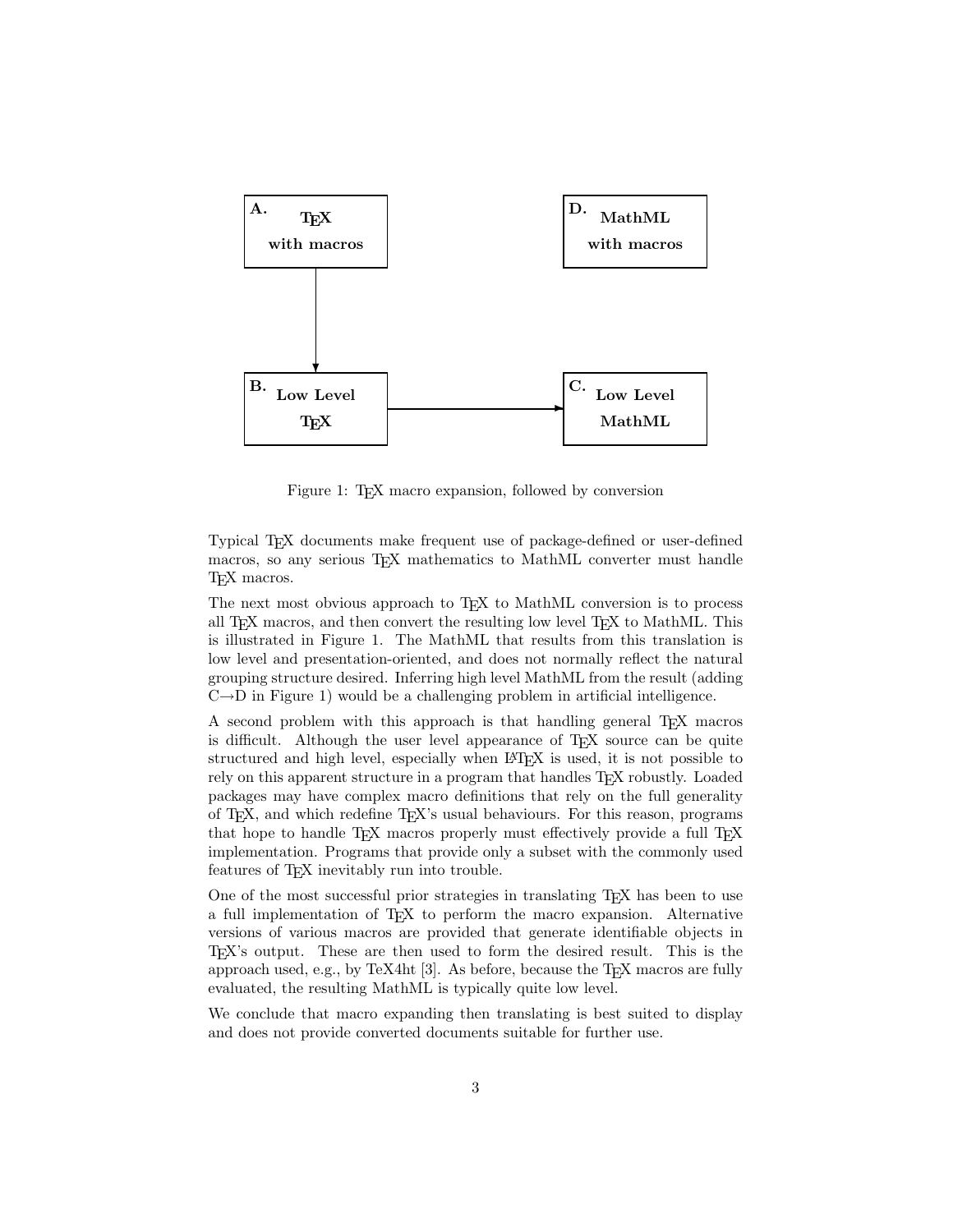### 3 Macros and Implicit Semantics

Both T<sub>EX</sub> and MathML admit macro mechanisms: natively so in T<sub>EX</sub> and via XSLT [4] with MathML. Authors may use pre-defined style sheets or define their own abbreviations, effectively extending the vocabulary of the environment. Macros are typically used as shorthands for lengthy expressions or to maintain notational independence. A simple example of notational independence would be, e.g., to define **\Vector** to expand either to **\mathbf{v}** or \vec{v} or something else, depending on the style sheet used.

The starting point for the present work is the observation that the use of macros in a document's source often carries semantic information. We therefore see the strategy of expanding all macros, then translating, as fundamentally lacking. Instead, we believe it is much more desirable to retain the implicit semantic information in the result of any translation.

To illustrate, consider the following TEX input

```
\newcommand{\BesselJ}[1]{J_{#1}}
$$
\BesselJ3(z)=\left(\frac{z^2}-1\right) \BesselJ1(z) - 4\BesselJ0(z)/z$$
```
which produces the expression

$$
J_3(z) = \left(\frac{8}{z^2} - 1\right) J_1(z) - 4J_0(z)/z
$$

When **\BesselJ\alpha** expands to  $J_{\alpha}$  and this translates to

```
<msub><mi>J</mi><mi>&alpha;</mi></msub>
```
then we have lost knowledge about J. The MathML application has no way to determine that J is a Bessel function and not, e.g., a jet bundle, a current or angular momentum vector.

Implicit semantics have been seen to be quite common in practice [5]. In some cases, we can have a rather good idea about the semantic concept associated with a macro. In other cases, it will not be clear whether a macro corresponds to a semantic idea or whether it is simply an abbreviation, e.g. to save typing a collection of terms. One could argue, even in this case, that the desire to abbreviate a particular set of terms is somehow meaningful.

The decision about which macros are important to conserve, and which should be expanded, is something that requires some flexibility. We explore this point in the next sections.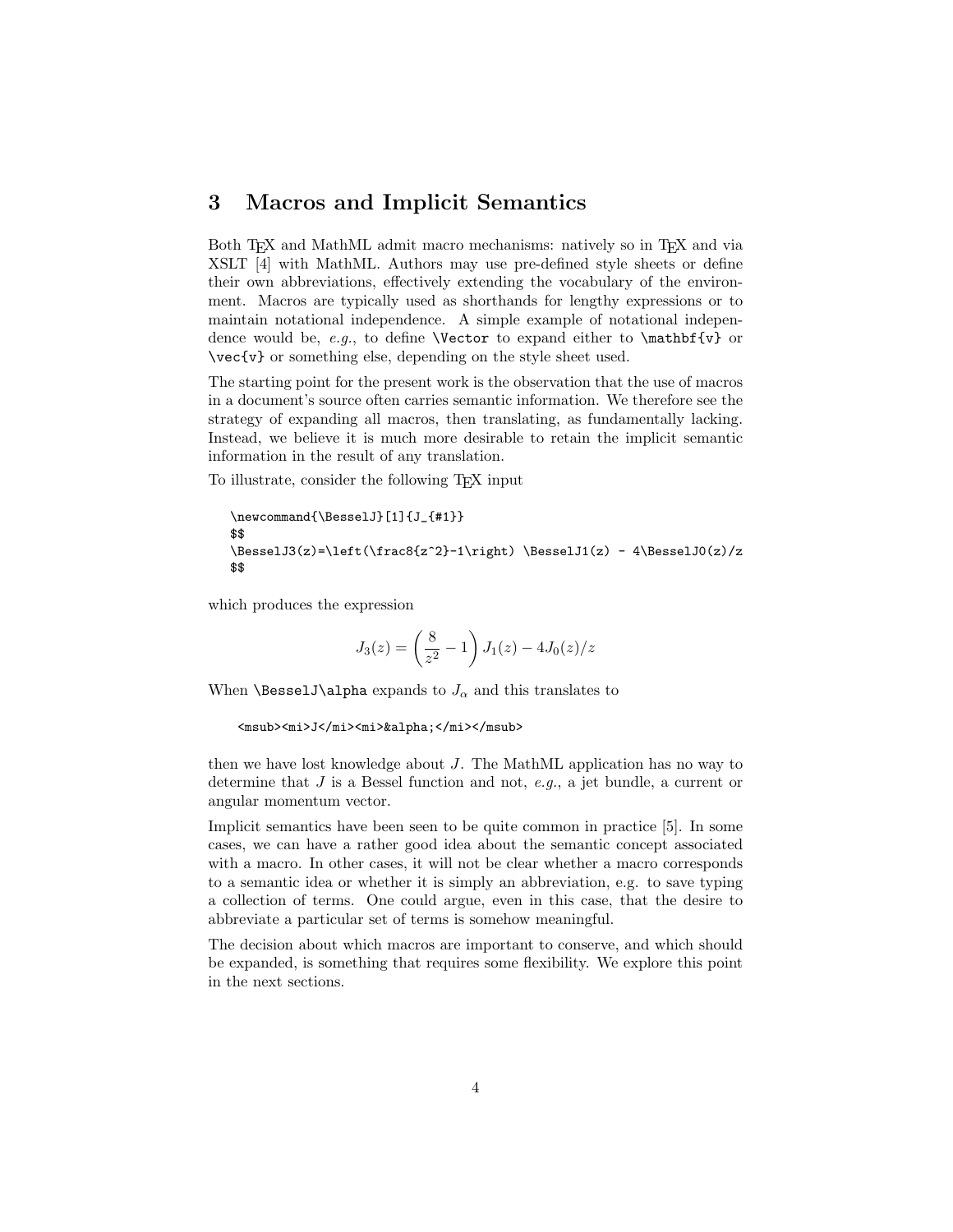

Figure 2: Mapping T<sub>E</sub>X to MathML+XML, followed by XSLT processing

## 4 Defining High Level Correspondences

The approach we have taken to conversion is that application of macros in TEX can correspond directly to XML forms in MathML. The T<sub>E</sub>X macros may be defined in common packages, or be defined by the user. The XML elements may be standard MathML, or be elements in some extension namespace. For the T<sub>EX</sub> to MathML direction, this approach is illustrated in Figure 2. For MathML to TFX conversion, we take the path  $2 \rightarrow 1 \rightarrow 4$ .

This approach works by specifying bi-directioanl correspondences, such as

```
\Div{#1} ⇔ <apply><divergence/>#1</apply>
```
We collect these correspondences in *mapping files*, used to control the behaviour of our converters. Before describing their contents, we note several general properties of mapping files:

- With our converters it is possible to have several mapping files, organized as the application sees fit. For example, it is possible to have one mapping file for each standard T<sub>EX</sub> package, or separate mapping files for different families of mathematical functions.
- The same mapping rules are used to specify conversion in both directions.

This has the advantage of consistency and ease of maintenance—separate files for the two directions would easily get out of sync. This poses constraints on the forms that may appear in the rules, however, since either side may be used as a pattern and arbitrary rewriting leads to theoretical problems. There is a tension between the desire for more powerful uni-directional rules and the consistency of bi-directional rules.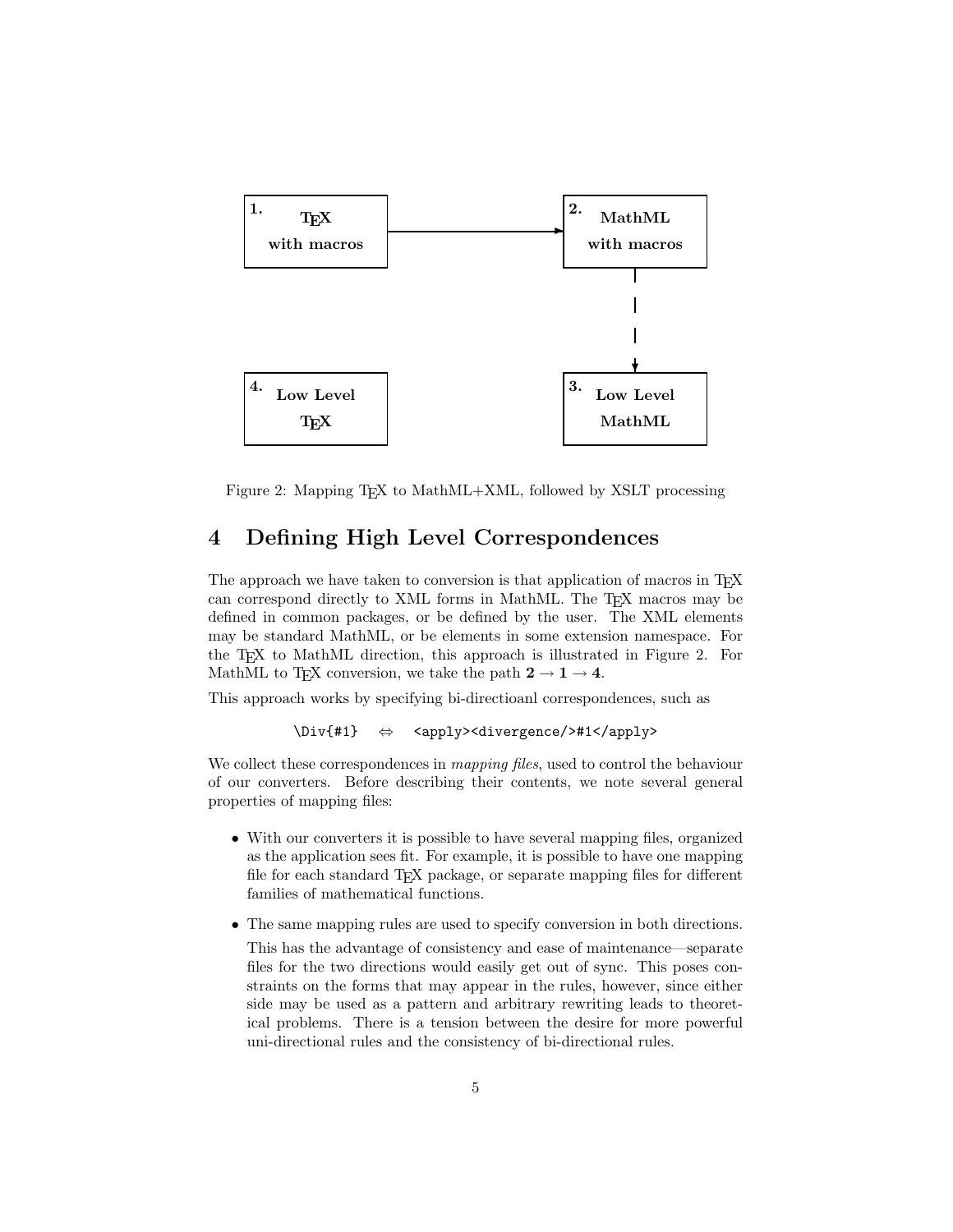- Our converters, both from TEX to MathML and from MathML to TEX, will expand any macros not found in a mapping file. When a pattern from a mapping file is found, the corresponding output is generated directly. Our implementations also use mapping files to handle most of the low level, built-in constructs.
- Mapping files may rely on associated helper stylesheets, either on the MathML+XML side, the T<sub>E</sub>X side, or both. These may be used to associate additional information with the generated document when it is later used. For example, generated MathML+XML could include elements that, when later expanded by XSLT, provide OpenMath annotations.
- In practice, complicated uses of low level T<sub>EX</sub> or XSLT are typically encapsulated in macro definitions. These abstractions may then be given mapping rules. This is a deliberate element of our design: the possibility of adding direct high level mappings allows us to get by with implementing only a small subset of TEX's programming language.

## 5 An Example

Mapping files are given in XML form and provide lists of templates representing bi-directional MathML/T<sub>E</sub>X rewrite rules. Each template is of the form

```
<map:template>
     \langle \text{map:tex} \rangle ="\langle T_F X \text{ name} \rangle" params="\langle T_F X \text{ expression} \rangle"/>
     \texttt{<map:mm1} op="\langle XML\ tag \rangle" mode="math|text|set|spec">
          \langle MathML+XML expression)
     </map:mml>
</map:template>
```
Here, the prefix map is a namespace associated to the URI

http://www.orcca.on.ca/mathml/tex2mml.xml.

We give an example of how these can be specified and used: Suppose a user has defined two style sheets: a T<sub>E</sub>X package, "combinatorics.cls", defining \binom, and an XSLT stylesheet, "combinatorics.xsl", providing a rule for <mmlx:binom>.

The file "combinatorics.cls" would contain a definition such as

```
% TeX definition of \binom{..}{..}
\newcommand{\binom}[2]{\left({#1} \atop {#2}\right)}
```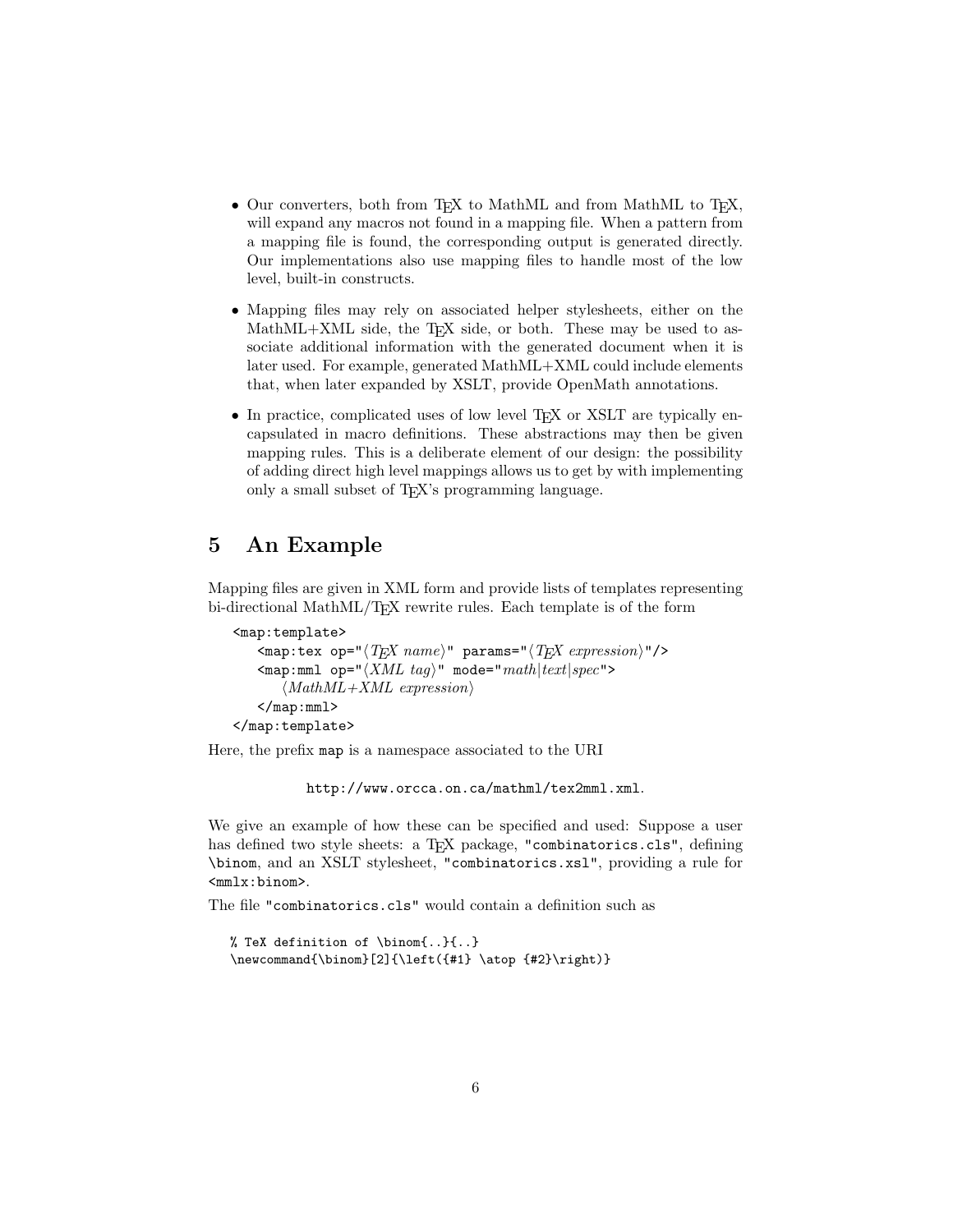and the file "combinatorics.xsl" would have a template such as

```
<!-- Template for an element <mmlx:binom> -->
<xsl:template match="apply/mmlx:binom[position()=1]">
   <mfenced>
      <mfrac thickness="0ex">
         <xsl:apply-templates select="*[2]"/>
         <xsl:apply-templates select="*[3]"/>
      </mfrac>
   </mfenced>
</xsl:template>
```
A mapping file could give the correspondence between a use of \binom and a use of  $\texttt{}$  as follows:

```
<map:template>
   <map:tex op="\binom" params="\patVAR!{a}\patVAR!{b}"/>
   <map:mml op="apply/mmlx:binomial">
      <apply>
         <mmlx:binomial/>
         <map:variable name="a"/>
         <map:variable name="b"/>
      </apply>
   </map:mml>
</map:template>
```
This would be used, e.g., by the MathML to T<sub>E</sub>X converter to translate

```
<apply>
   <mmlx:binomial/>
   <apply><plus/> <ci>a</ci> <ci>b</ci> </apply>
   <apply><plus/></ci><ci></ci></apply></apply>
</apply>
```
to

```
\binom{a+b}{c+d}
```
instead of the lower level expression

```
\left(\atop{a+b}{c+d}\right)
```
## 6 Mapping Files

The structure of mapping files is specified by [6]. Here we summarize some of the main ideas.

A mapping file is a collection of templates, with each template having multiple forms of the same mathematical expression. At the moment, each template has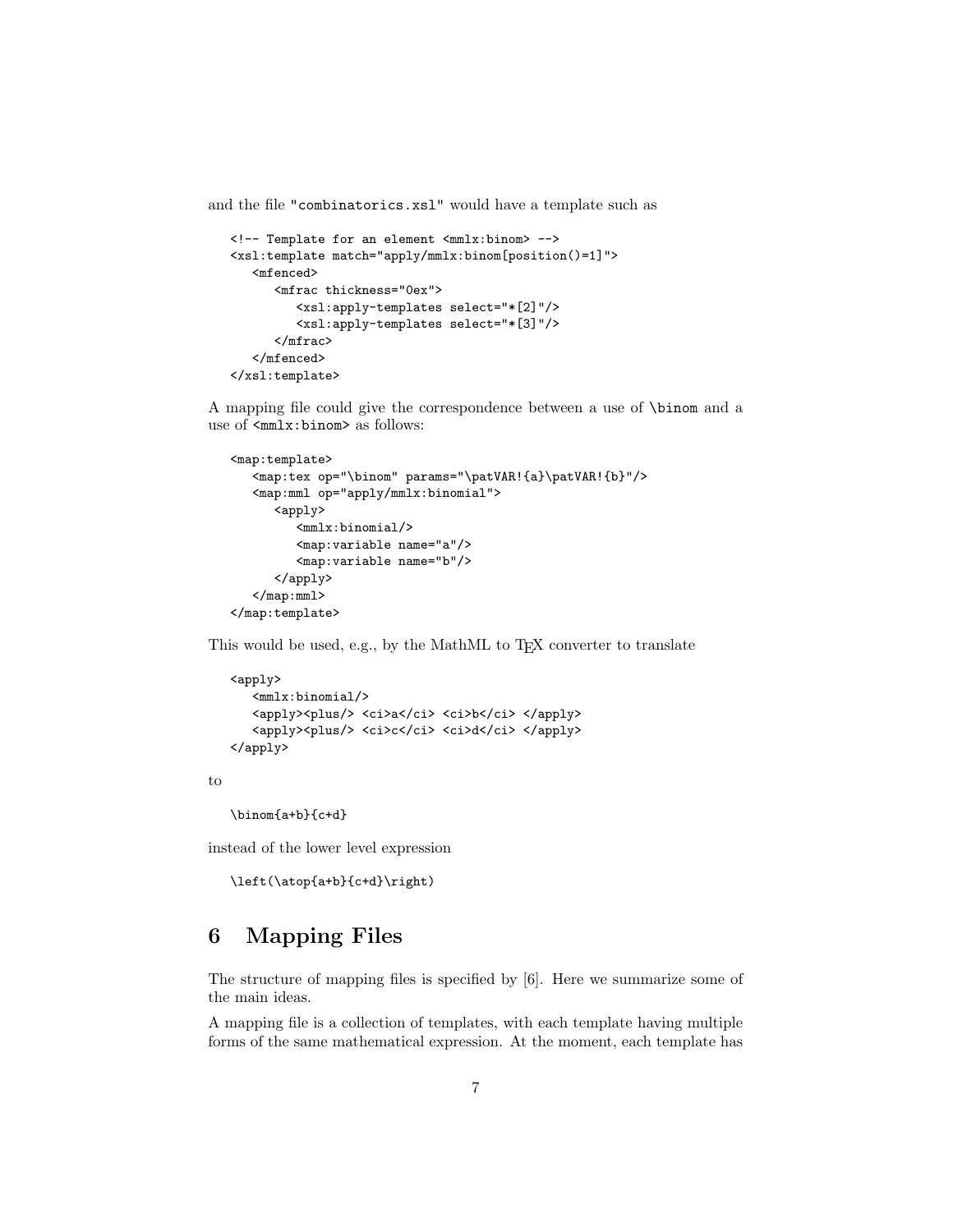only two or three branches: a  $\langle \text{map:tex}\rangle$  element for T<sub>E</sub>X, a  $\langle \text{map:m}$ 1> element for MathML+XML, and possibly a  $\langle \text{map:img} \rangle$  element for a graphical image.

#### The <map:tex> branch

The <map:tex> element must have an op attribute, and may have a params or prec attribute. When converting from T<sub>E</sub>X, the rule is matched based on the op attribute. If present, the params attribute specifies the TEX macro parameters using a simple pattern matching language suited to T<sub>E</sub>X. This is necessary because TEX macros may accept parameters in a wide variety of syntaxes. The value of a params attribute is treated as a normal T<sub>E</sub>X expression, with special handling of the following pseudo-macros which may appear:

Variables are introduced by the \patVAR pseudo-macro. This takes different forms depending on how many items it may match:

- \patVAR!{varname} matches exactly one item
- \patVAR\*{varname} matches zero or more items
- \patVAR+{varname} matches one or more items
- \patVAR{varname} matches zero or one items

Repetition is specified by the \patREP pseudo-macro. It may take either of two forms:

- \patREP\*{...} repeats a pattern zero or more times
- $\pat{F+}, \$  repeats a pattern one or more times

Uses of **\patREP** may be nested and may contain **\patVARs.** 

As an example, the  $T_{\text{K}}$  \matrix command may be specified as

```
<map:tex
  op="\matrix"
  params="{\patREP+{\patVAR+{firstCol}\patREP*{&\patVAR+{rest}}\cr}}"
/>
```
The use of the pseudo-macros \patVAR and \patREP must correspond to uses of <map:variable> and <map:rep> in the <map:mml> branch, if present.

When matching TeX expressions, it is possible to have more than one template whose  $\langle \text{map:tex} \rangle$  branch applies. In this case, the value of the prec attribute is used to prioritize the matching rules.

#### The <map:mml> branch

The <map:mml> element must have an op attribute specifying the element the template is to match. The element has one child, which is a MathML+XML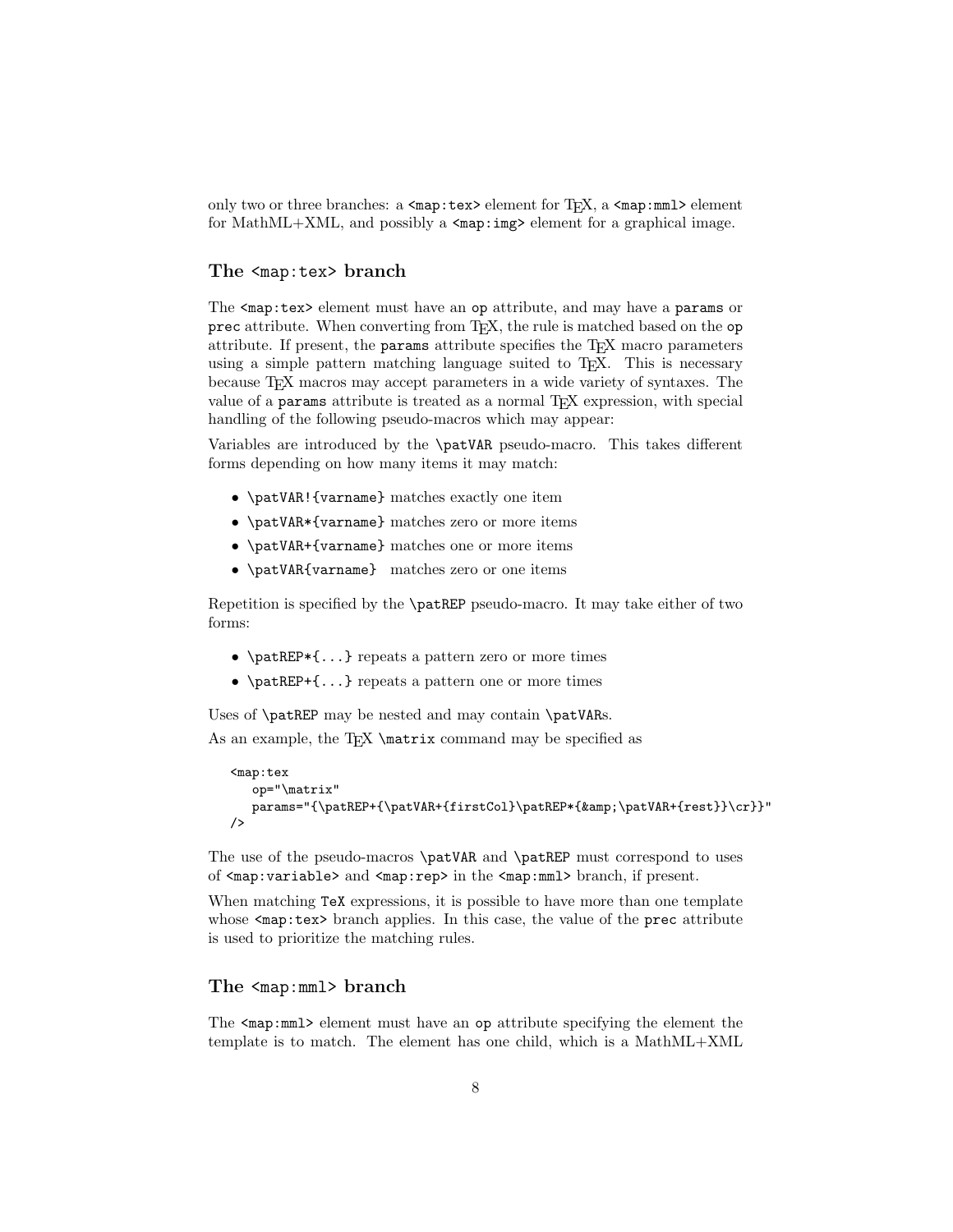fragment giving a prototypical use of the element. This fragment may contain <map:variable> and <map:rep> elements specifying pattern variables and repetitions. These are simpler than in the TEX branch because XML source has a more explicit structure.

As an example, the MathML branch for TEX \matrix example above would be

```
<map:mml op="mtable">
  <mtable>
     <map:rep>
       <mtr>
         <mtd> <map:variable name="firstCol"/> </mtd>
         <map:rep>
           <mtd> <map:variable name="rest"/> </mtd>
         </map:rep>
       </mtr>
     </map:rep>
  </mtable>
 </map:mml>
```
## 7 T<sub>F</sub>X to MathML

We outline here some of the main aspects of our TeX to MathML converter, and issues that have arisen in its implementation.

The converter is a program, written in Java, and with interfaces to allow command line or web-based invocation. Different entry points allow it to be invoked either on single  $T_F X$  math expression or with a full  $T_F X$  document. If a full  $T_F X$ document is given, then it may be organized in any manner, with multiple files in various directories, and using packages, classes and style files from various locations.

The converter handles math mode only, and does not attempt to translate what occurs outside of mathematical expressions. Our design objective has been to have a converter that handled math mode well, and could be used in conjunction with other tools.

The first step performed by the converter is to expand macros that occur anywhere in the document to find all math mode islands. Handling macros in the entire document is necessary since macros may expand to text containing math. Macro expansions that do not contain any mathematics are reverted to the original un-expanded TEX. The result is a TEX document with all of the mathematics manifestly apparent.

The second step is to process each of the mathematical expressions. This process will be described shortly.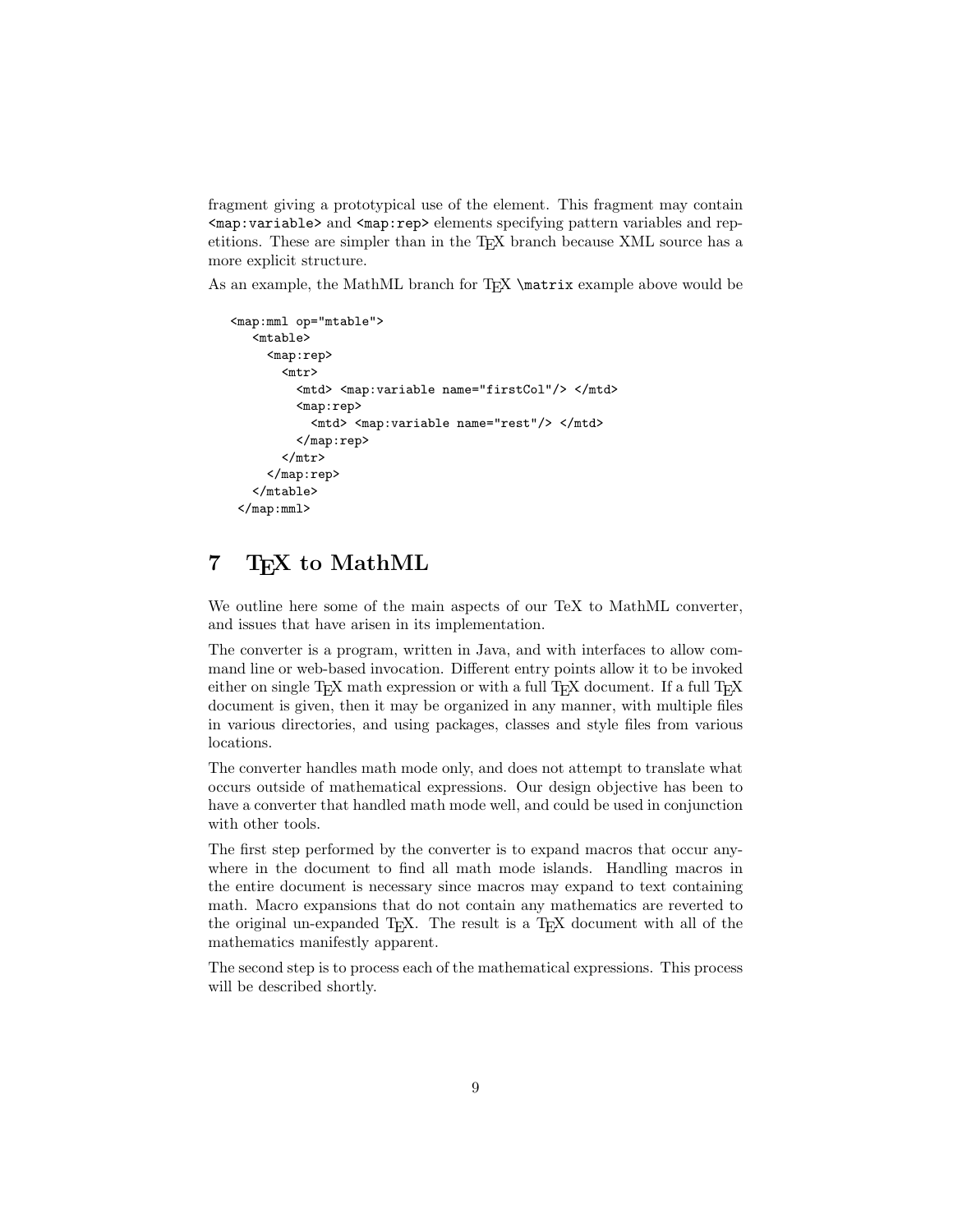The third step is to produce the desired resulting document. Depending on how the converter was invoked, this can be

- a single MathML expression,
- an XML structure containing all the converted T<sub>E</sub>X math islands, or
- a T<sub>E</sub>X document with the in-line math replaced by  $\verbXML$ "..." and the display math replaced by \begin{verbatimXML}...\end{verbatimXML}.

The resulting T<sub>E</sub>X document has the same structure as the original source: either a single file, or a collection of files in some tree structure. The resulting document may be processed by other tools, such as LaTeX2HTML.

In all cases the converter output is MathML, possibly including additional XML elements in extension namespaces.

The core of this process is the conversion of a single T<sub>E</sub>X math expression to MathML. This is accomplished by evaluating the T<sub>EX</sub> macros that occur in the math expression. Macros with rules in any of the mapping files are translated directly to XML. Although some primitive TEX commands are handled directly by hard-coded routines, the translation of most of the basic elements is also handled by a mapping file, in the same format, for primitives.

Ultimately, the result of the expansion is an XML fragment. This will, depending on the mapping files used, contain some combination of Presentation MathML, Content MathML and whatever extension elements were given in the applied mapping file rules (e.g.  $\text{cm} \times \text{cm}$ x:binom>).

Since we have not provided a full T<sub>E</sub>X implementation, the expansion of some macros may result in TEX constructs we do handle. In this case, the user should provide an additional mapping file specifying what this macro corresponds to at a high level. Our design rationale is that if a macro's implementation involves too many low level constructs, then the result will likely have lost its implicit semantic intent.

The final step in the conversion of a TEX math expression to MathML+XML is to perform certain expression re-organizations. This is necessary for two reasons:

First, we wish to remove structure that is an artefact of the TEX environment: Because TEX does not have automatic line-breaking, authors must break large expressions by hand. Some of the breaks for multi-line layout carry semantics, e.g.

$$
P_i(t) = \int_0^{\nu_i(t)} p_i(\tau) d\tau
$$
  

$$
Q_i(t) = \int_0^{\nu_i(t)} q_i(\tau) d\tau
$$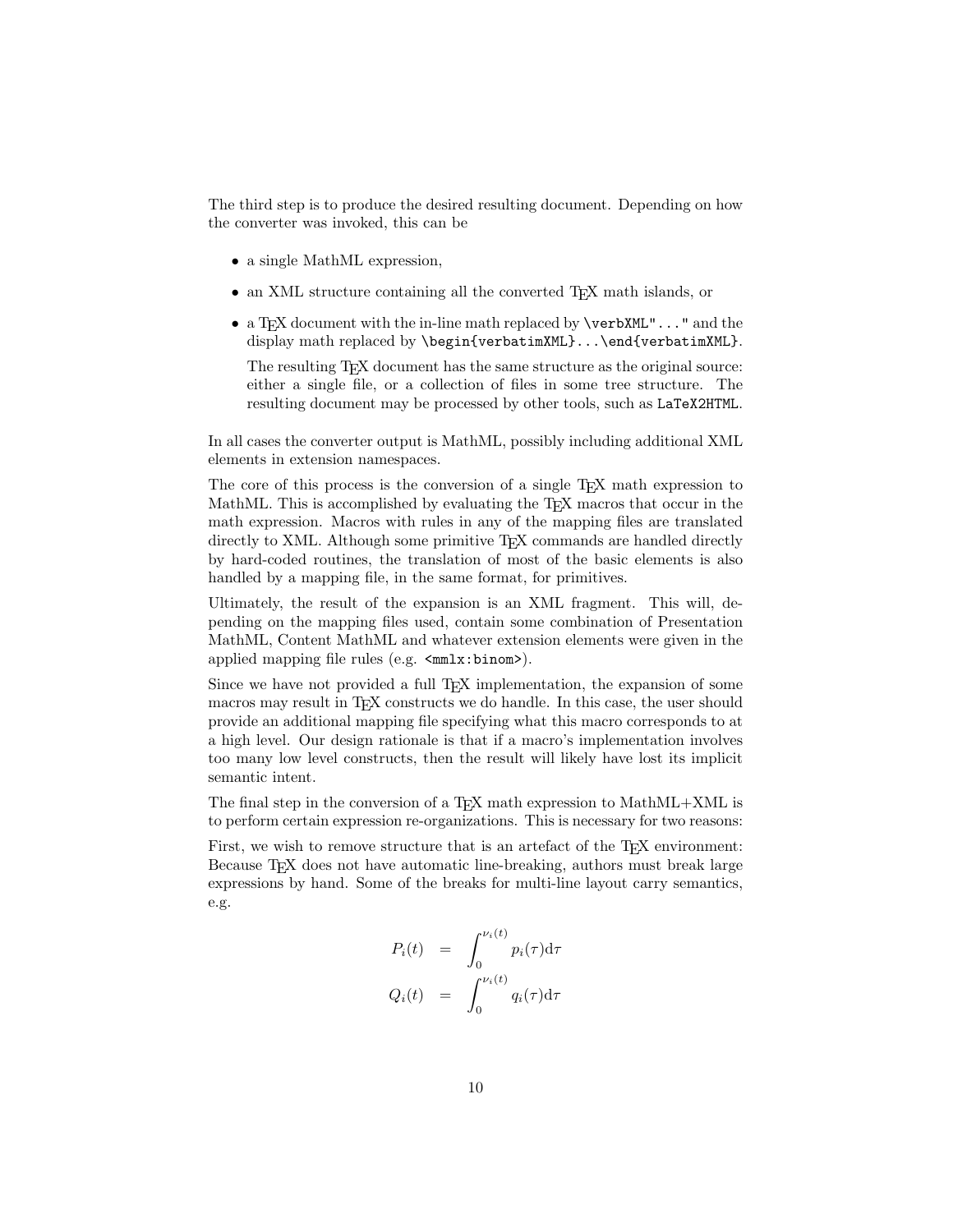Other breaks are solely to wrap long lines, e.g.

$$
P_*(t) + Q_*(t) = 1 - (1 - a_1)e^{-\lambda_2 t/2} - (1 - a_2)e^{-\lambda_1 t/2} + (1 - a_1 - a_2)e^{t(\lambda_1 + \lambda_2)/2}
$$

We wish to preserve the former and eliminate the later.

Second, we wish to add structure that is missing from the T<sub>E</sub>X source: Although mathematical expressions typeset with TEX look as though they are grouped according to some mathematical precedence, they really aren't. It is the spacing rules common mathematical operators that give the expressions this appearance. For example, the TEX input  $\$(x+1)^2 = x^2 + 2x + 1$  is displays as

$$
(x+1)^2 = x^2 + 2x + 1
$$

Note the extra space around the " $+$ " and " $=$ " characters. This leads the eye to parse the expression. Also note that the expression  $(x + 1)$  appears to have a superscript 2. The actual grouping of the TEX tree, however, is as follows

# <u>ta u si<sup>n</sup> w 21 u sa u s</u>

That is, we have a single node containing 12 elements, two of which are the composite nodes for " $)^{2n}$  and " $x^{2n}$ . We re-associate the tree so that it is the subexpression  $(x+1)$  that is squared, not just the parenthesis, and refine the tree to insert grouping <mrows> corresponding to operator precedence. It would be very difficult to do this in complete generality, so we simply attempt to handle the common cases.

## 8 MathML to T<sub>F</sub>X

We discuss here a few properties of our MathML to TeX converter, and issues that have arisen in its implementation.

The converter is able to handle the full range math formulas, including matrices, multi-line equations and equation arrays. It is structured to be able to share as much code as possible with the T<sub>E</sub>X to MathML converter, including the classes to represent T<sub>E</sub>X and XML objects. The converter may be run both in command line mode and with a GUI that allows nodes to be expanded interactively.

The converter is driven from the same set of mapping files as the T<sub>E</sub>X to MathML converter. Users may elect to provide there own mapping files in addition to, or instead of, the standard ones we provide.

The main problems the converter faces are related to a similar problem that computer algebra systems have for output: how to deal with large expressions in various contexts.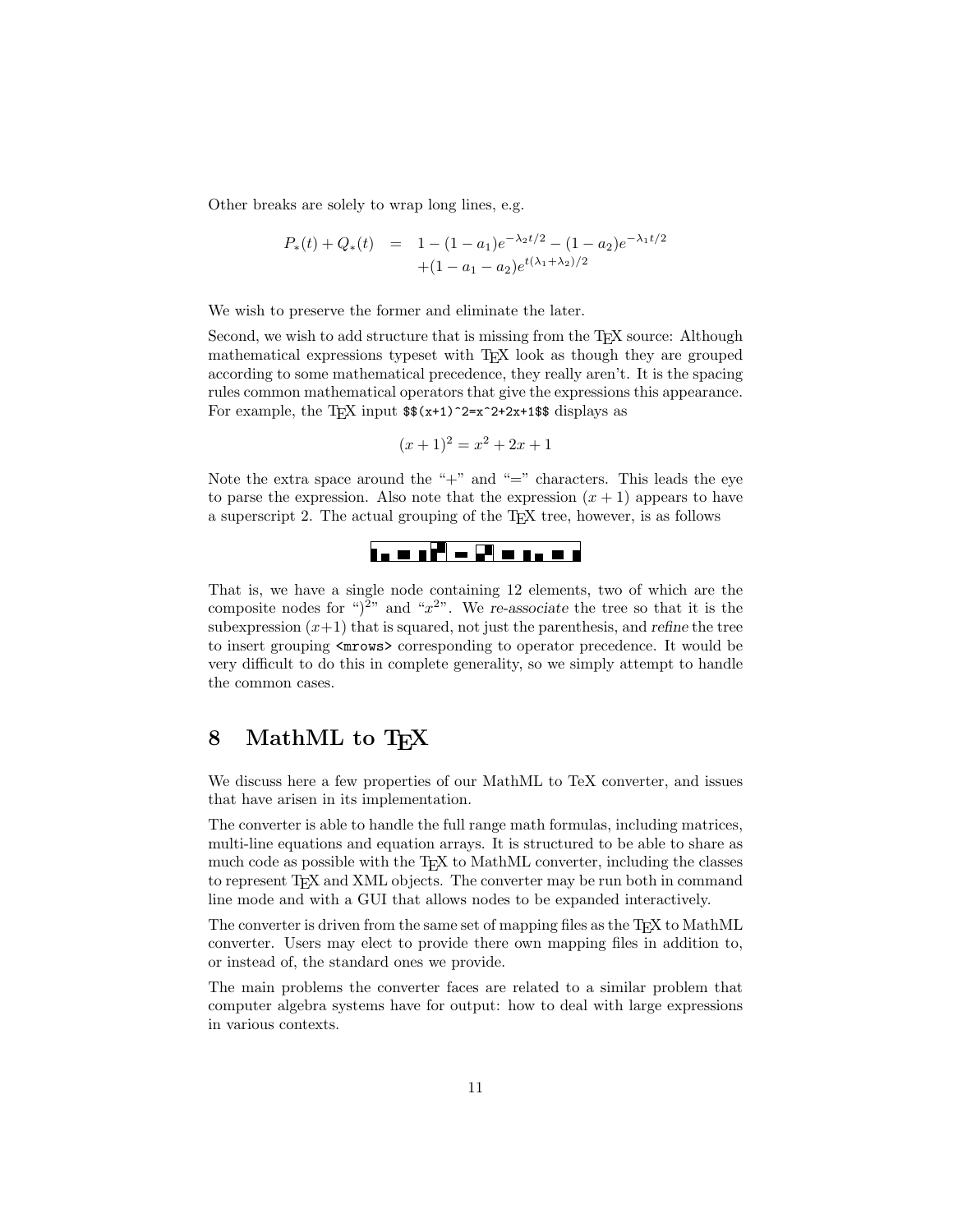The first of these problems is line breaking. We select appropriate places to break the expression into multi-line output according to the expression's tree structure. For example, in the expression

$$
a \cdot b \cdot c + d \cdot e \cdot f + g \cdot h \cdot i,
$$

it is preferable to split at a plus sign rather than at a mulitplication dot. There is also the question of how to deal with operators at the break. According to different notational conventions, the operator may appear at the end of the first line, at the beginning of the second line or both, i.e.

$$
\begin{array}{ccc} a-b- &\phantom{aa}a-b &\phantom{aa}a-b- \\ c-d &\phantom{aa}c-d &\phantom{aa}c-d \end{array}
$$

This might seem like a simple point, but the meaning of the expression depends on choice of convention when certain operators are doubled.

The second problem is dealing with large subexpressions in two-dimensional layout schema. This occurs, for example, when a large expression occurs as the lower limit of a sum, as the degree of a radical symbol, or as the numerator of a built-up fraction. Our solution is to define a box for the subexpression and wrap the subexpression to fit, e.g.:

$$
\begin{array}{c} \sum_{n}^{n} \qquad \qquad \ell^{n} n^{\ell}\\ \ell = a + b + c + d + \\ \qquad e + f + g + h + i + \\ \qquad m + n + o + p + q \end{array}
$$
\n
$$
\begin{array}{c} \left( \begin{array}{c} x^{-1024} + 1 + x + x^2 + x^3 + x^4 + x^5 + x^6 + x^7 + x^8 + x^9 + \\ x^{10} + x^{11} + x^{12} + x^{13} + x^{14} + x^{15} + x^{16} + x^{17} + x^{18} + x^{19} + \\ x^{20} + x^{21} + x^{22} + x^{23} + x^{24} + x^{25} + x^{26} + x^{27} + x^{28} + x^{29} + \\ x^{30} + x^{31} + x^{32} + x^{33} + x^{34} + x^{35} + x^{36} + x^{37} + x^{38} + x^{39} \end{array} \right) \\ \hline n + n + o + p \end{array}
$$

## 9 Conclusion

We have shown how library and user-defined macros can carry implicit semantics in TEX and MathML documents, and we have shown how these implicit semantics can be exploited in the translation between T<sub>E</sub>X and MathML.

We have presented our implementation of translators from T<sub>E</sub>X to MathML, and from MathML to T<sub>F</sub>X, and have discussed some of the issues that arise in their implementation. We have shown how our implementation makes use of "mapping files" to identify high level correspondences between application of TEX macros and XML elements. Our translators use these mapping files to carry the high level semantic markup through  $T_{\rm F}X/M\text{at}M$  translations